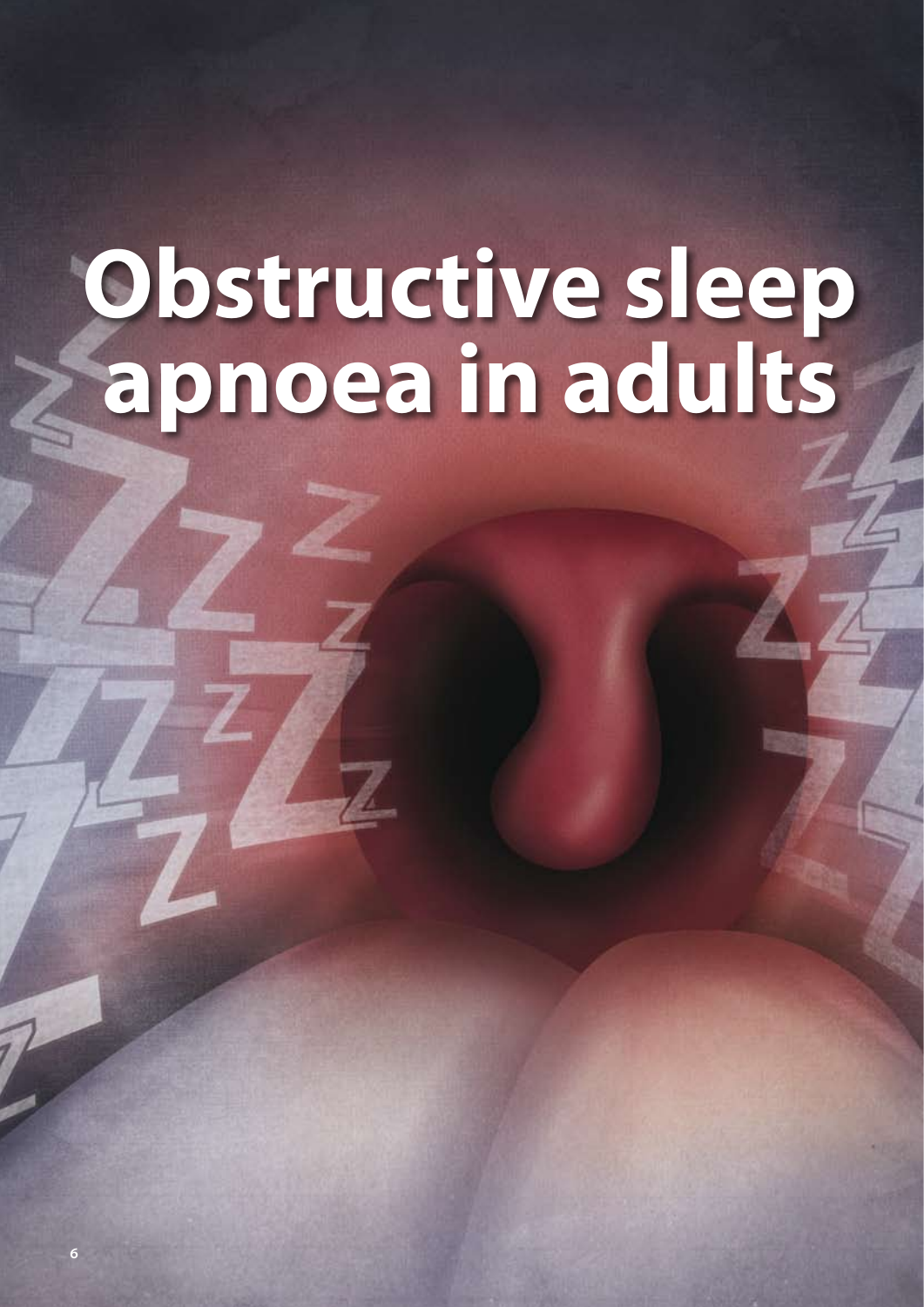*Obstructive sleep apnoea is reported to affect 4% of adult males and 2% of adult females. In New Zealand, it is twice as common in Māori adults males compared to non-Māori. Moderate to severe obstructive sleep apnoea is associated with a significantly increased risk of cardiovascular morbidity and mortality. People with mild symptoms and an absence of risk factors can often be managed with lifestyle interventions. However, people with more significant symptoms, such as excessive daytime sleepiness, will usually require treatment with a continuous positive airway pressure (CPAP) device.* 

# **Obstructive sleep apnoea is common in adults**

Obstructive sleep apnoea is a sleep-related breathing disorder resulting in recurrent, partial (hypopnoea) or complete (apnoea) obstruction of the upper airways. It is caused by relaxation of airway muscles during sleep which allows soft tissue in the pharynx to collapse and block the upper airway. As a result of not breathing, oxygen saturation levels in the blood rapidly fall, and carbon dioxide increases, and eventually the brain triggers a brief arousal to resume breathing. Pauses in breathing usually last between ten and 30 seconds, but may persist for one minute or more. This cycle of events can occur hundreds of times a night and leads to broken, poor quality sleep. This night time "marathon" causes daytime sleepiness, which is the characteristic feature of obstructive sleep apnoea syndrome (OSAS).<sup>1</sup> Recurrent hypoxaemia also results in negative health consequences such as cardiovascular morbidity and mortality.

**Upper airway resistance syndrome and central sleep apnoea** are less common than obstructive sleep apnoea, but may be associated with similar symptoms. People with upper airway resistance syndrome do not experience airway blockage, however, they are frequently aroused from sleep due to the increased work required to breathe. Central sleep apnoea is caused by instability or imbalance in the control mechanisms that drive respiration. This causes respiration to cycle between apnoea and hyperpnoea (deep breaths). Referral to a sleep physician is generally required to differentiate upper airway resistance syndrome and central sleep apnoea from OSAS.

# **Apnoea-hypopnoea index**

**The severity of obstructive sleep apnoea** is quantified by recording the number of pauses in breathing each hour that last longer than ten seconds. This is referred to as the apnoea-hypopnoea index (AHI).

**Table 1:** Classification of the severity of obstructive sleep apnoea<sup>2</sup>

| <b>Obstructive sleep</b><br>apnoea severity | Apnoea-hypopnoea<br>index (AHI) |  |  |  |
|---------------------------------------------|---------------------------------|--|--|--|
| Normal                                      | Less than 5                     |  |  |  |
| Mild                                        | $5 - 15$                        |  |  |  |
| Moderate                                    | $16 - 30$                       |  |  |  |
| Severe                                      | > 30                            |  |  |  |

Traditionally, the AHI is determined following a full sleep study carried out in an attended sleep laboratory (polysomnography). However, partial studies conducted by appropriately trained sleep technicians in the patient's home can accurately diagnose obstructive sleep apnoea in the majority of patients.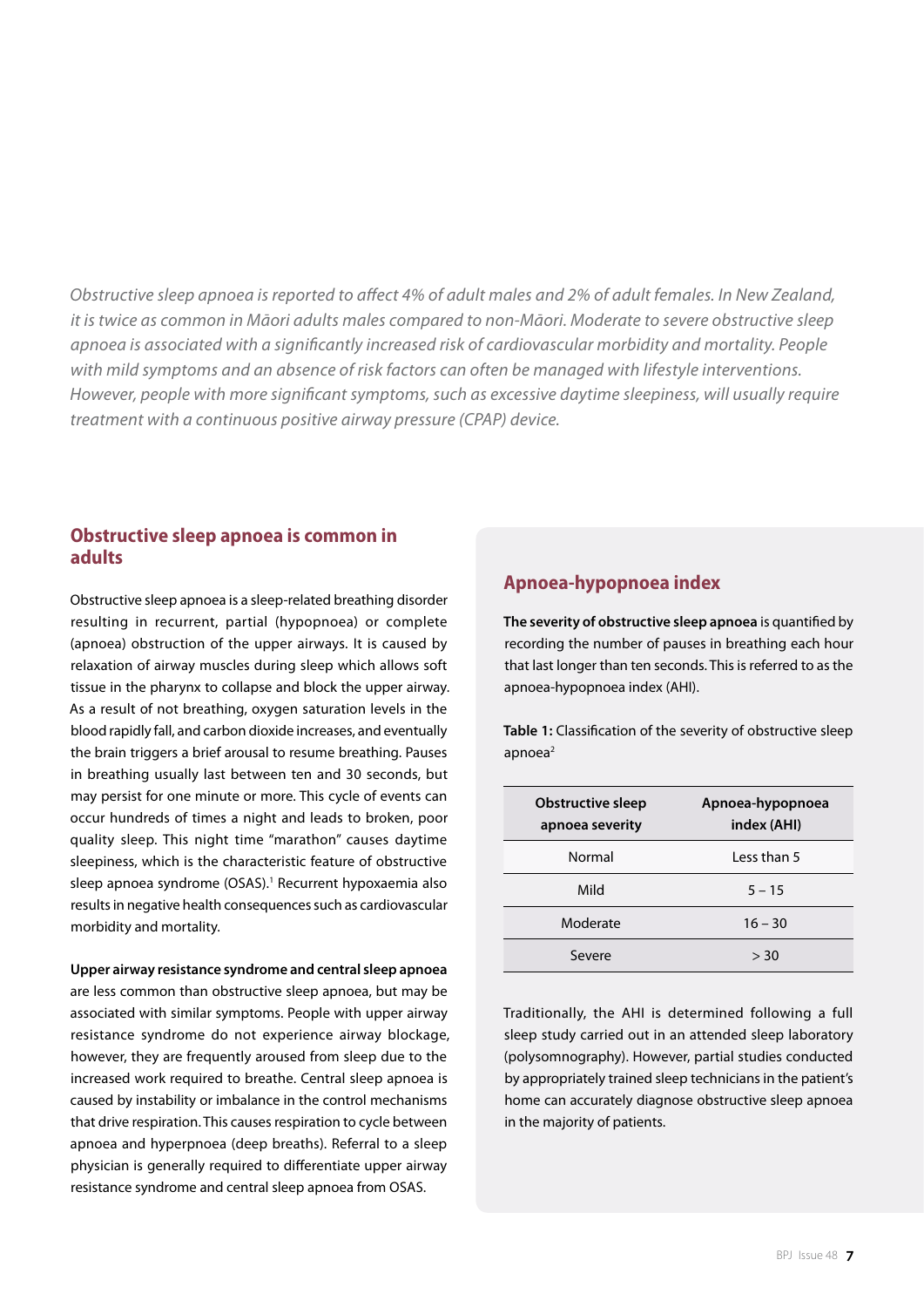## **How common is obstructive sleep apnoea in New Zealand?**

The prevalence of OSAS in New Zealand is reported to be 4% in adult males and 2% in adult females.<sup>1</sup> However, rates are elevated among Māori and Pacific peoples. Obstructive sleep apnoea is twice as common in Māori males compared to non-Māori males.<sup>3</sup> Māori and Pacific peoples also tend to present with more severe forms of OSAS and increased comorbidities.<sup>3</sup> Higher rates of obesity among Māori and Pacific peoples is thought to be the principle reason for the increased prevalence of OSAS in these ethnic groups.4

#### **Obesity is a major risk factor for obstructive sleep apnoea**

Between 40 – 90% of people with OSAS are obese.<sup>2,5</sup> Obesity increases the risk of OSAS because excess fat tissue around the neck exerts pressure on the upper airways, increasing the likelihood of upper airway collapse occurring during sleep.<sup>3</sup> Abdominal obesity has also been shown to reduce lung volumes, which can further increase the risk of upper airway collapse.<sup>6</sup> It has been estimated that a 1 kg/m<sup>2</sup> increase in BMI in a person who is obese, results in a 30% increase in the relative risk of clinically significant sleep apnoea occurring in the next four years.7 Sleep loss caused by OSAS is also likely to further contribute to obesity.

**Smoking** is also associated with an increased prevalence of OSAS, and **alcohol** use can increase sleep apnoea duration, possibly by reducing muscle tone.<sup>2</sup>

The incidence of OSAS is increased in people with **hypothyroidism** and females with **polycystic ovary syndrome**. The severity of untreated sleep apnoea may be worsened in males using **testosterone supplementation**.

#### **Severe obstructive sleep apnoea increases mortality risk**

Moderate to severe obstructive sleep apnoea is independently associated with an increased risk of all-cause mortality. A study of more than 77 000 patients found that increasing OSAS severity was associated with increasing all-cause mortality in patients aged younger than 50 years, after adjustments were made for BMI and age.<sup>8</sup> This elevated risk has been estimated to be equivalent to an increase in age of 17.5 years or a 29 mmHg increase in mean arterial blood pressure.<sup>9</sup>

**Obstructive sleep apnoea is associated with increased cardiovascular risk.** A predominant feature of OSAS is chronic, intermittent hypoxia, which is associated with the development of hypertension and hypertensive cardiomyopathy. Coexisting coronary artery disease, diabetes and obesity add to this risk.10 A large study found that, following adjustment for known risk factors, e.g. BMI, people with mild and moderate obstructive sleep apnoea had an approximately two and threefold respectively, increased risk of hypertension compared to people without sleep apnoea.<sup>11</sup> Treatment of OSAS in people with severe disease has been reported to result in a reduction in arterial blood pressure of approximately 4 mmHg, and may improve some cardiac dysfunction, although further trials are needed.10, 12 Insulin resistance and abnormal lipid metabolism have also been independently associated with obstructive sleep apnoea.<sup>5</sup> Both of these factors are likely to further increase the cardiovascular risk of people with OSAS.<sup>5</sup>

**Motor vehicle and occupational accidents** are increased in people with OSAS due to impaired cognitive function caused by disrupted sleep. A study of over 900 adults undergoing sleep assessment in the United States found that males with mild sleep apnoea had a four-fold increased risk of having a motor vehicle accident compared to people without a sleep-breathing disorder.<sup>13</sup> A small study of 40 injured drivers admitted to the Wellington Hospital Emergency Department (mean age 44 years) found that over one-third had obstructive sleep apnoea.<sup>14</sup> The rate of traffic accidents involving people with OSAS has been reported to be significantly reduced after treatment for OSAS.12

## **Clinical features of obstructive sleep apnoea**

The clinical features of OSAS can be divided into symptoms that occur when the patient is either awake or asleep (Table 2).

#### **Table 2:** Symptoms of OSAS

| Awake                 | During sleep            |
|-----------------------|-------------------------|
| Excessive day time    | Snoring                 |
| sleepiness            | Witnessed apnoeas       |
| Lack of concentration | Non-refreshing sleep    |
| Cognitive deficits    | Choking                 |
| Changes in mood       | Restlessness            |
| Morning headaches     | Vivid dreams            |
| Dry mouth             | Gastroesophageal reflux |
| Decreased libido or   | Insomnia and frequent   |
| impotence             | awakenings              |
|                       | Nocturia                |
|                       | <b>Hypersalivation</b>  |
|                       | Diaphoresis (sweating)  |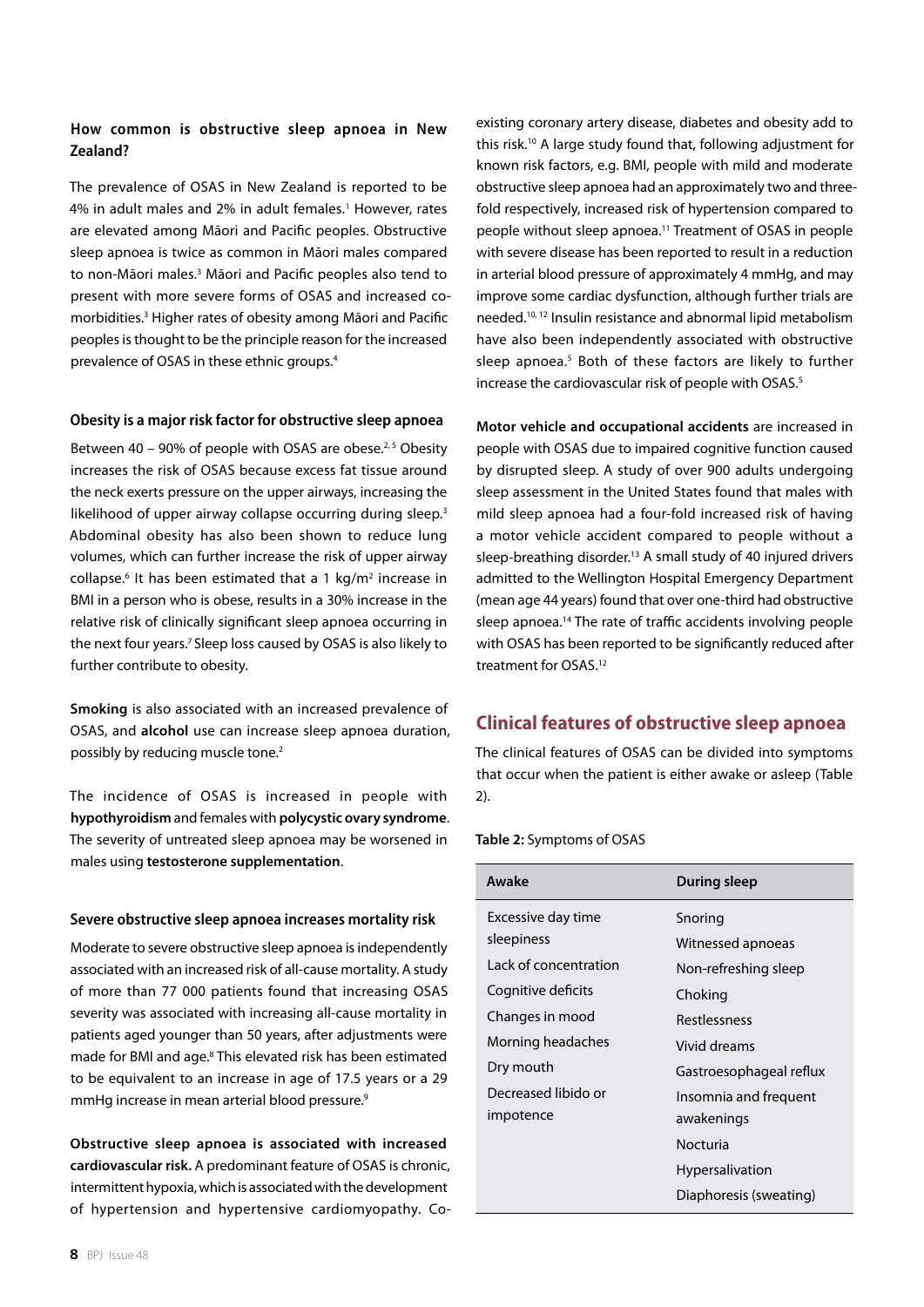**Generally all people with obstructive sleep apnoea snore**. 2 But not all people who snore have sleep apnoea (see "Snoring alone is not a good predictor").

**Excessive daytime sleepiness and witnessed apnoeas** are the symptoms most suggestive of obstructive sleep apnoea. Partners who have witnessed apnoeas report a sudden halt to snoring followed by a loud snort and resumption of snoring.<sup>2</sup> Sleep apnoeas are more commonly reported by the partners of males.<sup>2</sup> Females with obstructive sleep apnoea often report constant fatigue and lack of energy.2

# **Assessment tools for suspected obstructive sleep apnoea**

**The Epworth Sleepiness Score (ESS)** is a subjective assessment of daytime sleepiness. It is recommended that this score is calculated prior to referral for sleep testing. Patients are asked to assign a numerical value to each of the following situations to indicate the likelihood that they might fall asleep:

- 1. Sitting and reading
- 2. Watching television
- 3. Sitting in a public place, e.g. a theatre or meeting
- 4. As a passenger in a car for an hour
- 5. Lying down to rest in the afternoon
- 6. Sitting while conversing
- 7. Sitting after lunch (without alcohol)
- 8. As a passenger in a car stopped in traffic for a few minutes

**Score:**  $0 =$  would never sleep,  $1 =$  a slight chance of sleeping,  $2 = a$  moderate chance of sleeping,  $3 = a$  high chance of sleeping. A total score greater than ten is considered abnormal and a score greater than 16 indicates pathological daytime sleepiness.

 $\mathbb Z$  The British Lung Foundation has an online version of the Epworth Sleepiness Score available at: **www.blf.org.uk/Page/ Obstructive-Sleep-Apnoea**

**The Mallampati score** can be used to assess the degree of airway obstruction. Decreased upper airway size is associated with increased sleep apnoea prevalence and is more likely in people who are obese or who have anatomical abnormalities such as a large tongue, or enlarged tonsils, airway walls or soft tissue.<sup>5</sup> To determine the Mallampati score, ask the patient to protrude their tongue, assess the visibility of the tonsils, uvula and soft palate and classify according to the degree of obstruction (Figure 1). A Mallampati score of class III or IV is useful for predicting obstructive sleep apnoea severity due to soft palate and tongue abnormalities.<sup>17</sup>

## **Snoring alone is not a good predictor of obstructive sleep apnoea**

Snoring is caused by the vibration of the soft palate and throat during inspiration. It affects between 20 – 60% of the adult population, and is a frequent cause of relationship strain.15 However, because snoring is so common among otherwise healthy people, it is not a good predictor of OSAS. Snoring may also be associated with obesity, nasal congestion, craniofacial abnormalities, hypothyroidism, acromegaly and soft tissue hypertrophy within the palate. Severe snoring has been linked to hypertension, cardiovascular disease and cerebrovascular disease. However, it is not known if snoring itself is an independent risk factor for cardiovascular disease.

Snoring can often be reduced with lifestyle interventions, such as weight reduction (if overweight), avoiding alcohol, smoking and avoiding sleeping on the back. If lifestyle measures such as these do not result in reduced snoring, oral appliances such as a mandibular splint or assessment for surgical tightening of the soft palate may be considered.<sup>16</sup>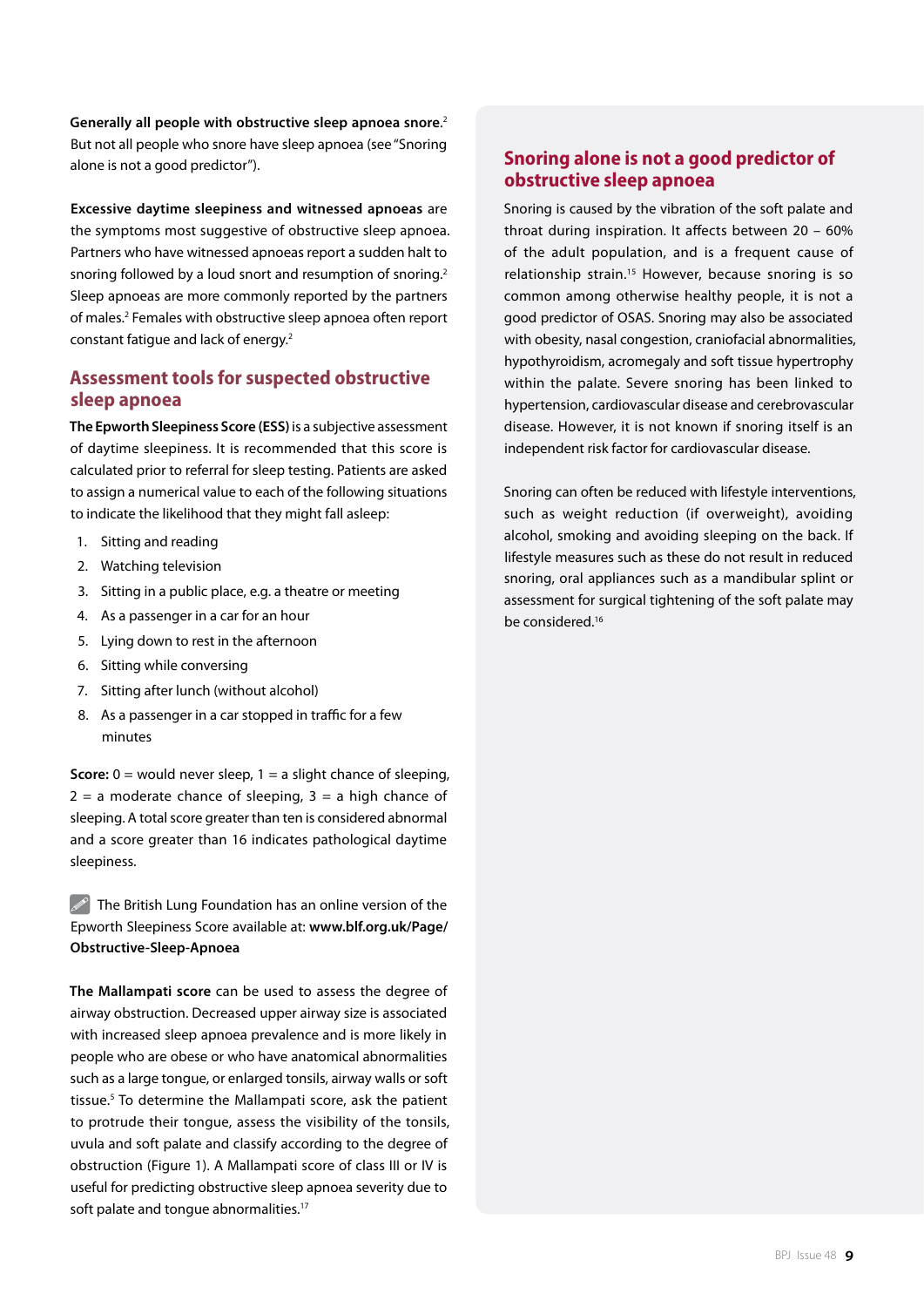# **Excessive daytime sleepiness can be a symptom of other disorders**

Simple causes should be considered first when encountering a patient with excessive daytime sleepiness. Lifestyle factors in the patient's history should be explored to uncover insufficient sleep, primary insomnia and secondary causes of insomnia, such as depression or anxiety. Circadian rhythm disorders, e.g. jet lag, shift work or delayed sleep phase syndrome, and sedating medicines should also be excluded.

Chronic conditions such as cardiac, respiratory or neuromuscular diseases can cause fatigue, hypoventilation and daytime sleepiness. Carbon dioxide retention due to hypoventilation associated with severe obesity, central hypoventilation syndrome, or chronic obstructive pulmonary disease can result in increased daytime sleepiness, which may or may not be accompanied by breathlessness.

Unusual causes of excessive daytime sleepiness are considered last and are usually suggested by specific clinical features. Endocrine disorders, e.g. hypothyroidism, adrenal insufficiency or diabetic ketoacidosis, and neurological causes of drowsiness, e.g. subdural haematoma, encephalitis or intracranial neoplasm, may be a consideration, especially when the presentation does not fit well with OSAS.

OSAS frequently occurs in conjunction with other sleep disorders such as periodic limb movement of sleep (including restless leg syndrome), primary insomnia and narcolepsy.

 $\mathbb{G}$  For further information see: "Sleep disturbances: managing parasomnias in general practice" Page 16.

#### **Sleep apnoea prediction tools**

There are several tools available to stratify the likelihood of a patient having severe obstructive sleep apnoea. However, these should be used as a guide only, as they do not provide sufficient information to make definitive decisions about referral or treatment urgency for individual patients.

**The adjusted neck circumference calculation** (Table 3) can be used to assess the probability of a patient having obstructive sleep apnoea, but it does not categorise potential severity.

**The OSA50 screening questionnaire combined with overnight pulse oximetry** can be used in patients in a primary care setting to rule out moderate to severe obstructive sleep apnoea. This tool relies on access to an electronic pulse oximeter with data recording functionality (or referral to a private sleep clinic). The process involves asking the patient specific questions (Table 4), and for patients who score five or more, arranging overnight pulse oximetry (equivalent to a level IV sleep study – see "Sleep studies"). Patients who experience 16 or more occurrences per hour of a 3% drop in oxygen saturation, are suspected to have moderate to severe sleep apnoea.<sup>19</sup> The positive predictive value for the OSA50 tool (questionnaire and oximetry) is 55 – 65%, i.e. the patient has moderate to severe sleep apnoea, and the negative predictive value is 97 – 99%, i.e. they have mild sleep apnoea or no sleep apnoea.<sup>19</sup> The greatest value of this approach is therefore in ruling out moderate to severe obstructive sleep apnoea.<sup>19</sup>

## **Refer patients with suspected obstructive sleep apnoea for a sleep study**

For most patients, an overnight sleep study (see "Sleep studies") is required to confirm a diagnosis of obstructive sleep apnoea. In New Zealand, there is an absence of nationally agreed referral criteria for this service and availability is the limiting factor in determining when a patient receives a publicly funded sleep assessment.

 $\mathscr{P}$  For information about availability of sleep clinic services, contact your local DHB.

Patients at high-risk should be promptly referred for testing, e.g. sleepy drivers with a history of a sleep-related accident or nearmiss, occupational drivers or machine operators. Sleepiness should be assessed using the Epworth Sleepiness Score (Page 9). Co-morbidities such as hypertension, cardiovascular disease and diabetes should also influence the urgency of referral.

Patients who do not report daytime sleepiness may not benefit from referral as treatment is aimed primarily at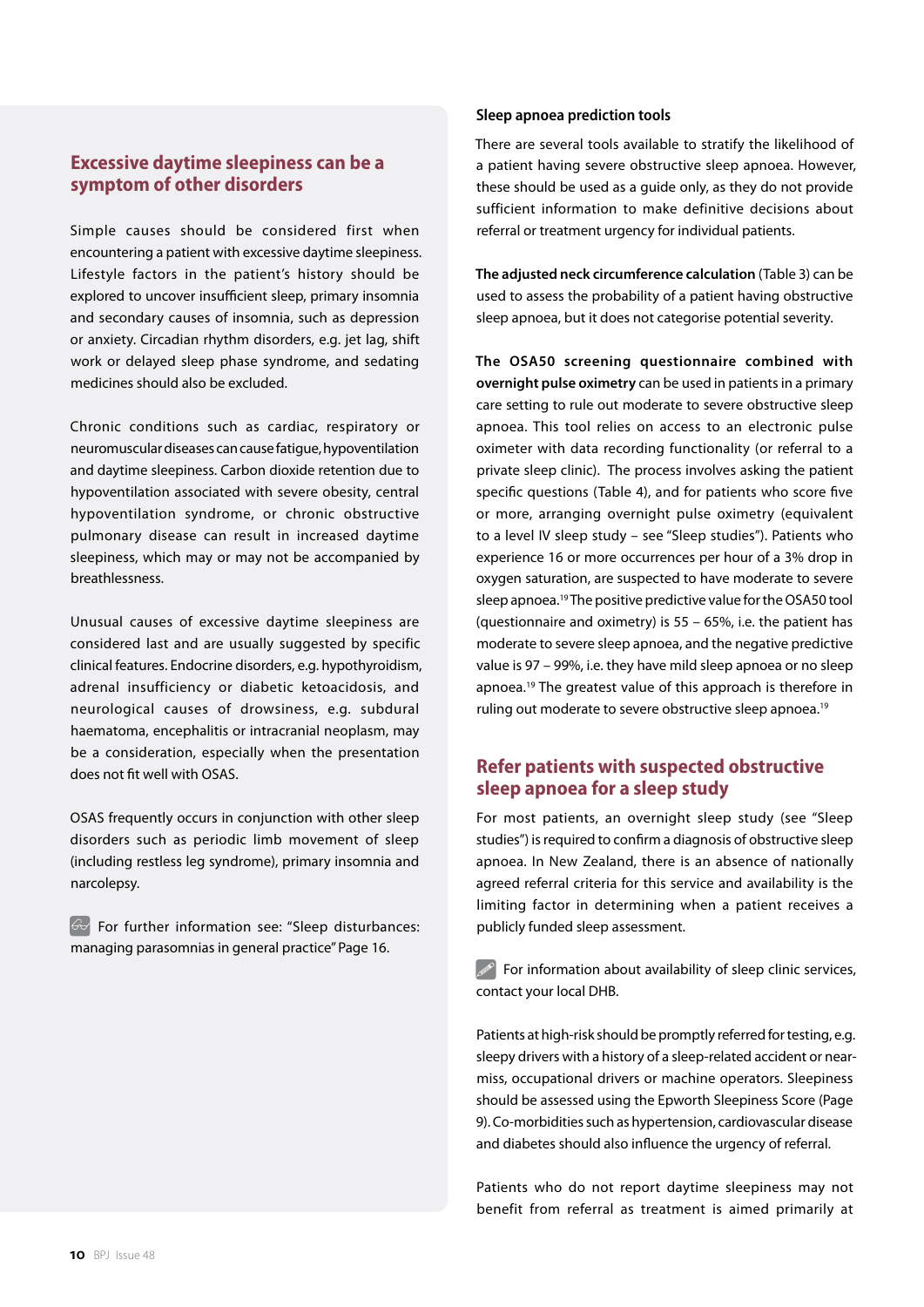

**Figure 1:** The Mallampati classification for airway obstruction

|  |  | Table 3: Adjusted neck circumference calculation to assess probability of sleep apnoea, adapted from Skjodt, 2008 <sup>18</sup> |  |  |  |  |  |
|--|--|---------------------------------------------------------------------------------------------------------------------------------|--|--|--|--|--|
|--|--|---------------------------------------------------------------------------------------------------------------------------------|--|--|--|--|--|

| <b>Measure</b>     | Add                                   | $=$ Adjusted neck circumference <sup>*</sup>     |
|--------------------|---------------------------------------|--------------------------------------------------|
| Neck circumference | 3 cm for snoring history              | $\leq$ 43 cm is low risk                         |
| in cm              | 3 cm for history of witnessed apnoeas | $\blacksquare$ 43 – 47.9 cm is intermediate risk |
|                    | ■ 4 cm for history of hypertension    | $\geq 48$ cm is high risk                        |

\* Low risk equals a 17% probability of sleep apnoea. High risk equals 81% probability of sleep apnoea.

### Table 4: OSA50 screening questionnaire for moderate to severe obstructive sleep apnoea<sup>19</sup>

| <b>Criteria</b> |                                                                                  | If yes, SCORE |
|-----------------|----------------------------------------------------------------------------------|---------------|
|                 | <b>Obesity:</b> Waist circumference <sup>*</sup> – Males >102cm or Females >88cm |               |
| Snoring:        | Has your snoring ever bothered other people?                                     | 3             |
| Apnoeas:        | Has anyone noticed that you stop breathing during your sleep?                    |               |
|                 | 50: Are you aged 50 years or over?                                               | $\mathcal{P}$ |
|                 | <b>TOTAL SCORE</b>                                                               | $/10$ points  |
|                 | If score $=$ $\geq$ 5, proceed to overnight pulse oximetry                       |               |

\* Waist circumference to be measured at the level of the umbilicus

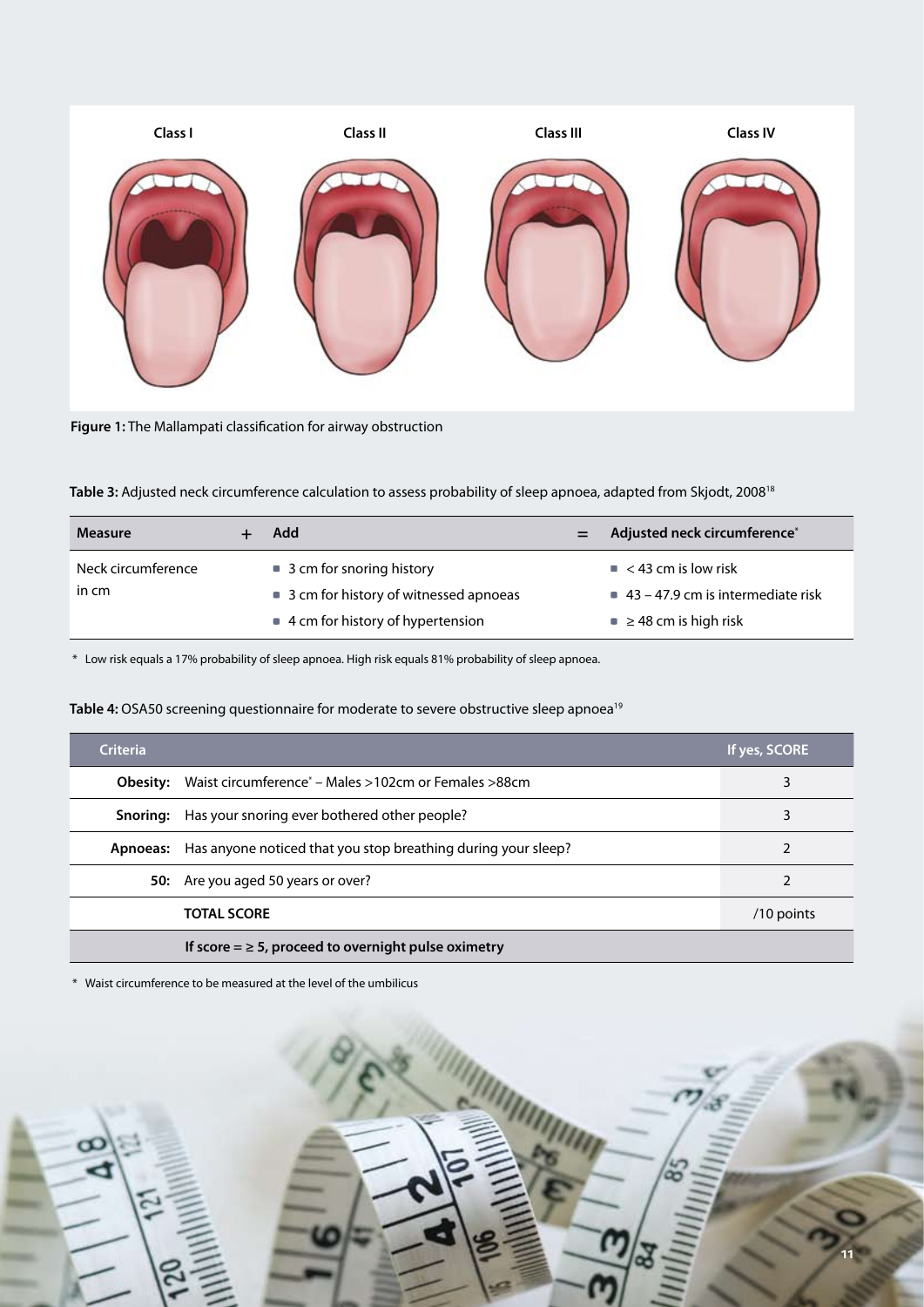## **Sleep studies**

**Level I studies**, referred to as polysomanography, are performed in a sleep laboratory with a technician present and are the diagnostic gold standard. These studies include monitoring and recording of EEG (electroencephalography), EOG (electro-oculography), EMG (electromyography), heart rate, blood oxygenation, nasal flow, thoracic and abdominal movement, limb movements and body position.

**Level II studies** are unattended sleep studies recording the same parameters as Level I studies.

**Level III studies** record airflow, respiratory effort, blood oxygenation and heart rate. This level should be regarded as the minimum standard when diagnosing patients with obstructive sleep apnoea.

**Level IV studies** record two parameters, typically blood oxygenation and heart rate. Some level IV studies also record nasal flow. This level of sleep study should be used with caution as oximetry only detects apnoea-hyponoea episodes leading to oxygen desaturation and are not sensitive enough to detect some instances of obstructive sleep apnoea, e.g. mild sleep apnoea. For this reason a negative result will usually require a higher level study if obstructed sleep apnoea continues to be suspected.



improving daytime symptoms. Treatment of OSAS is usually with continuous positive airway pressure (CPAP), which is often poorly tolerated by people without significant daytime sleepiness.12 Daytime sleepiness due to insufficient sleep should be excluded prior to referral (see: "Consider the presence of other sleep disorders", Page 10).

**Additional referral information** that is likely to be required to receive a publicly funded sleep assessment includes:

- Patient history, e.g. snoring, witnessed apnoeas
- Details of any previous otolaryngological assessments or procedures
- Co-morbidities, including cardiovascular, metabolic and psychiatric
- Social circumstances, including any current psychosocial stressors
- Occupational risk, especially if sleepiness is threatening the patient's employment
- Current medicines
- **BMI and history of any recent weight change**

**Private sleep clinics and/or home-based partial sleep studies** are an alternative to referral to specialist sleep laboratories where there are significant service delays. In New Zealand some private clinics are resourced by respiratory physicians. However, considerable debate exists about the validity of portable testing for the diagnosis of OSAS, compared with testing in dedicated sleep clinics. The diagnostic value of private studies is dependent on the variables that are measured. The 2007 American Academy of Sleep Medicine guidelines recommend level III sleep studies (see "Sleep studies") as a diagnostic minimum.20 It is important for clinicians referring to private services to be aware of the level of sleep study used. Interpretation of the results from home-based partial sleep studies should be undertaken with the full clinical context of the individual patient.

Suggested contraindications to unattended home diagnostic sleep studies include:<sup>18</sup>

- Congestive heart failure
- **Stroke**
- Cor pulmonale
- **Chronic obstructive pulmonary disease**
- **Hypoventilation**
- Other serious medical disorders, e.g. seizures, psychosis, valvular heart disease, asthma, kidney or liver failure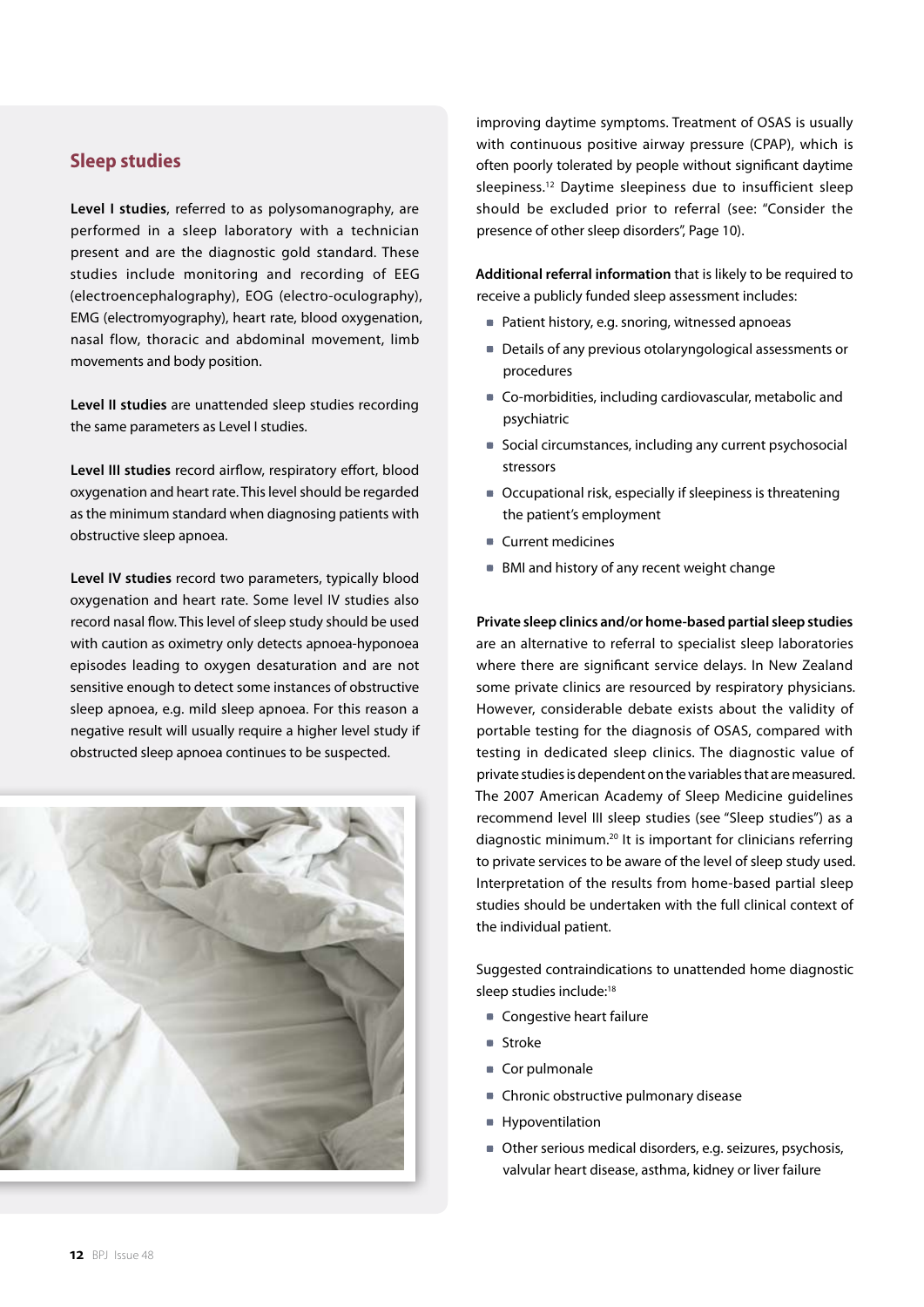## **Treatment for obstructive sleep apnoea**

**Lifestyle interventions are the simplest approach** to reducing OSAS severity and improving other health parameters. Studies have shown that weight loss in patients with mild, moderate and severe OSAS results in improvements in OSAS symptoms.<sup>21</sup> A weight loss programme and a healthy lifestyle alone may provide clinical benefit for patients with mild OSAS. In patients with more severe OSAS, life style interventions should be used in conjunction with CPAP or other interventions.

All patients with OSAS who smoke should be offered smoking cessation advice in the ABC format (Ask, Brief advice, Cessation support).

**Avoidance of medicines or drugs that may contribute to OSAS**.

There is no conclusive evidence that alcohol, benzodiazepines or opioids exacerbate OSAS. However, in theory, these substances could relax upper airway dilatory muscles, reduce ventilator drive or diminish the likelihood of arousing from an apnoea. If required, opioids and benzodiazepines should be prescribed at the lowest effective dose. Alcohol should be avoided, especially in the few hours prior to bedtime.

#### **Continuous positive airway pressure (CPAP)**

CPAP treatment is reported to be 100% effective at eliminating obstructive sleep apnoea, if tolerated. It is recommended as first-line treatment for people with moderate or severe OSAS.12 A meta-analysis of 23 randomised controlled trials found that CPAP significantly reduced daytime sleepiness in patients with moderate or severe OSAS.12 CPAP treatment in people with OSAS has also been found to improve cognitive function, reduce arterial blood pressure and reduce the rate of motor vehicle accidents by up to 83%.12, 22 Some studies have demonstrated improved glycaemic control in patients following CPAP initiation.23 However, CPAP treatment is not associated with weight loss.<sup>21</sup>

Generally, CPAP treatment is not considered to be appropriate for people with milder OSAS without significant symptoms, as the inconvenience of the device is thought to outweigh the benefits, resulting in poor adherence to treatment.<sup>12</sup>

**CPAP prevents upper airway collapse** by delivering positive air pressure through a mask which is worn during sleep. There are two forms of CPAP; fixed CPAP delivers constant pressure throughout the night, and auto-titrating CPAP devices adjust the pressure delivery as the patient breathes. Auto-titrating devices can be used to monitor treatment effectiveness and titrate CPAP pressure in patients commencing treatment. Both forms of CPAP have been shown to effectively control OSAS. Patient preference and economic considerations often determine which form of CPAP is provided.

**Correct mask selection and treatment adherence** are essential. Many patients find masks uncomfortable and may experience a sensation of claustrophobia. CPAP mask leakage can result in treatment failure. Patients should be encouraged to persevere with treatment for at least four weeks, as treatment acceptance often improves over time. Patients should also be encouraged to use the device throughout their sleep as increased treatment time is associated with increased benefit.24 Patients may report difficulties with adherence due to nasal dryness or bleeding, throat irritation, skin irritation, local sweating, pressure intolerance or a poor mask fit.<sup>12</sup> It is essential that the operation of the device is understood, and any issues that may affect adherence are addressed. CPAP machines with built-in humidifiers and the use of silicon gels or plasters and facial shaving may alleviate some of these adverse effects. It has been reported that adherence to CPAP treatment among Māori with OSAS may be less than adherence among New Zealand Europeans.25

#### **Mandibular advancement devices**

Mandibular advancement devices can prevent sleep apnoeas by widening the upper airway and pushing the pharyngeal fat pads laterally and moving the tongue base muscles anteriorly. These may be a suitable treatment for patients with mild to moderate disease, or as a second-line treatment for patients who cannot tolerate CPAP. There are many types of mandibular device available. Adverse effects, including teeth and jaw pain, are likely to influence treatment adherence. A New Zealand study assessing the use of a mandibular advancement splint in 18 males and one female, with varying severities of obstructive sleep apnoea, found that treatment resulted in significant improvements in the apnoea-hypopnoea index and other indices associated with OSAS, including snoring volume.<sup>26</sup> However, the device was poorly tolerated with approximately one-quarter of participants reporting that adverse effects prevented regular use of the device.<sup>26</sup> In general, mandibular splints can only be fitted in patients with all or most of their own teeth.

A Cochrane review found that use of a mandibular advancement device improved subjective sleepiness and sleep disordered breathing in people with OSAS, compared to control.<sup>27</sup> Several studies have also reported significant decreases in blood pressure in the order of 2 – 3 mmHg following four to ten weeks of treatment with a mandibular advancement device.<sup>28</sup>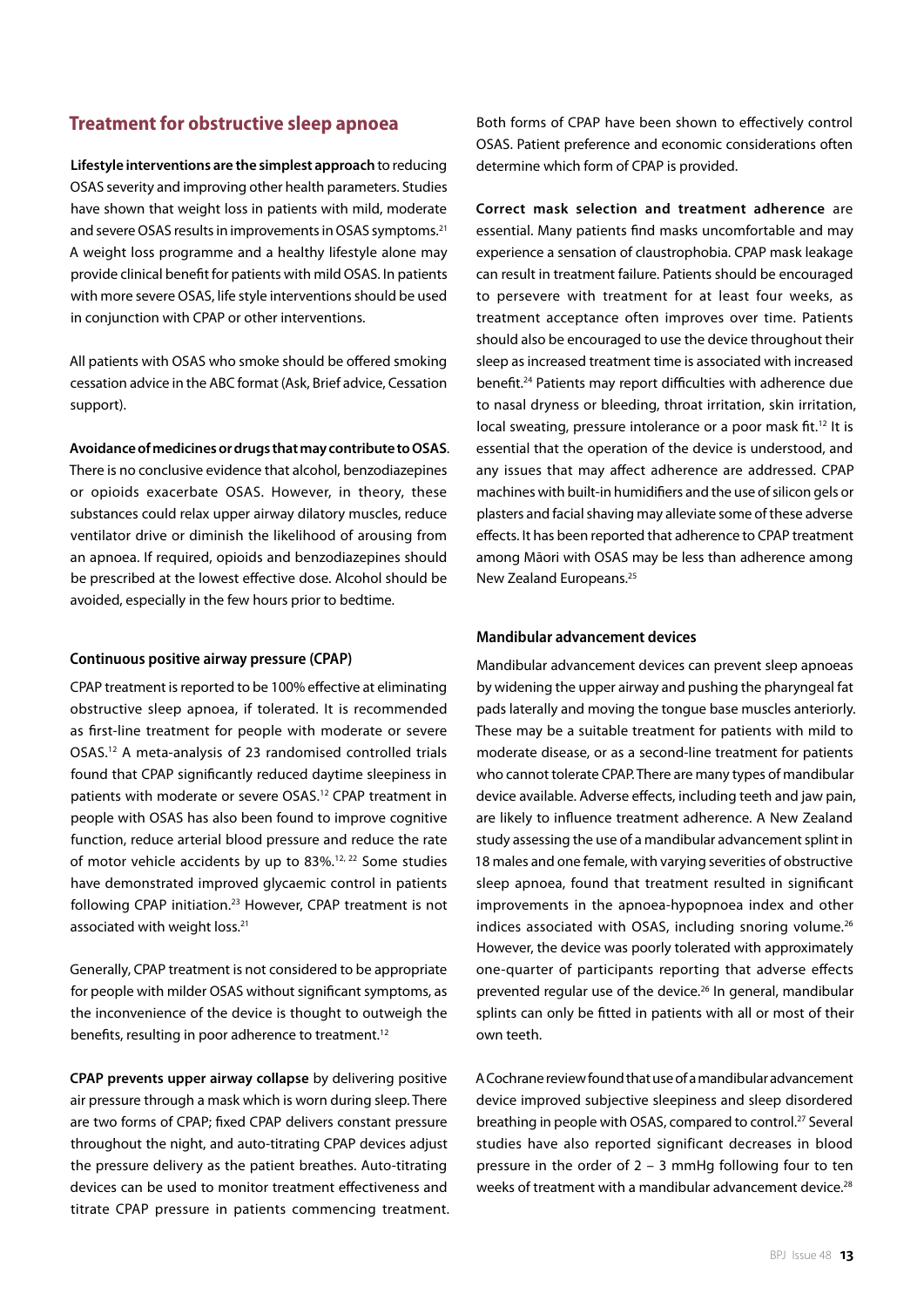# **Obstructive sleep apnoea and driving risk**

People with OSAS can drive without restriction if their condition is well-managed with satisfactory control of symptoms.31 However, in some cases the New Zealand Transport Agency may impose licence conditions, with regular medical follow-up by the patient's General Practitioner.

People with OSAS should be advised not to drive if:<sup>31</sup>

- There is a high level of concern regarding sleepiness when driving while awaiting diagnosis from a sleep study
- They have a history of sleep-related motor vehicle accidents and report daytime sleepiness
- They have a diagnosis of severe OSAS which is either untreated, or they are unwilling to accept treatment

Treatment with a mandibular advancement device appears to be more successful in people with milder forms of OSAS, females, younger or leaner people, or people with supinedependent sleep apnoea.<sup>28</sup>

Mandibular advancement devices can be purchased from some community pharmacies and individually adjusted by a dentist, or custom-made by dentists or orthodontists. Customfitted devices are often more effective and better tolerated than more generic devices. If the degree of advancement is too small then the device will not be effective, and if it is too large, adverse effects are increased.

**Tongue-retaining devices** are designed to widen the upper airway by pulling the tongue forward by suction. There is evidence that these devices may be as effective as mandibular advancement devices if worn, however, they appear to be poorly tolerated by patients.29

#### **Pharmacological treatment of obstructive sleep apnoea**

The use of medicines for the treatment of obstructive sleep apnoea is controversial because they can mask diagnostically useful symptoms and reduce adherence to CPAP treatment.<sup>30</sup> Modafinil, a respiratory stimulant, is licensed in New Zealand for the treatment of obstructive sleep apnoea, although it is only subsidised under Special Authority for the treatment of narcolepsy. Modafinil may be considered in limited circumstances only, and usually after consultation with a respiratory physician.

#### **Surgical treatment of obstructive sleep apnoea**

Surgery may be appropriate for the treatment of OSAS in patients who have clear upper airway anatomical abnormalities, such as enlarged tonsils. Other patients are less likely to benefit from upper airway surgery, especially if obesity or other comorbidities are present.

**ACKNOWLEDGEMENT:** Thank you to **Dr Michael Hlavac**, Respiratory and Sleep Physician, Canterbury Respiratory Services, Canterbury DHB for expert guidance in developing this article.